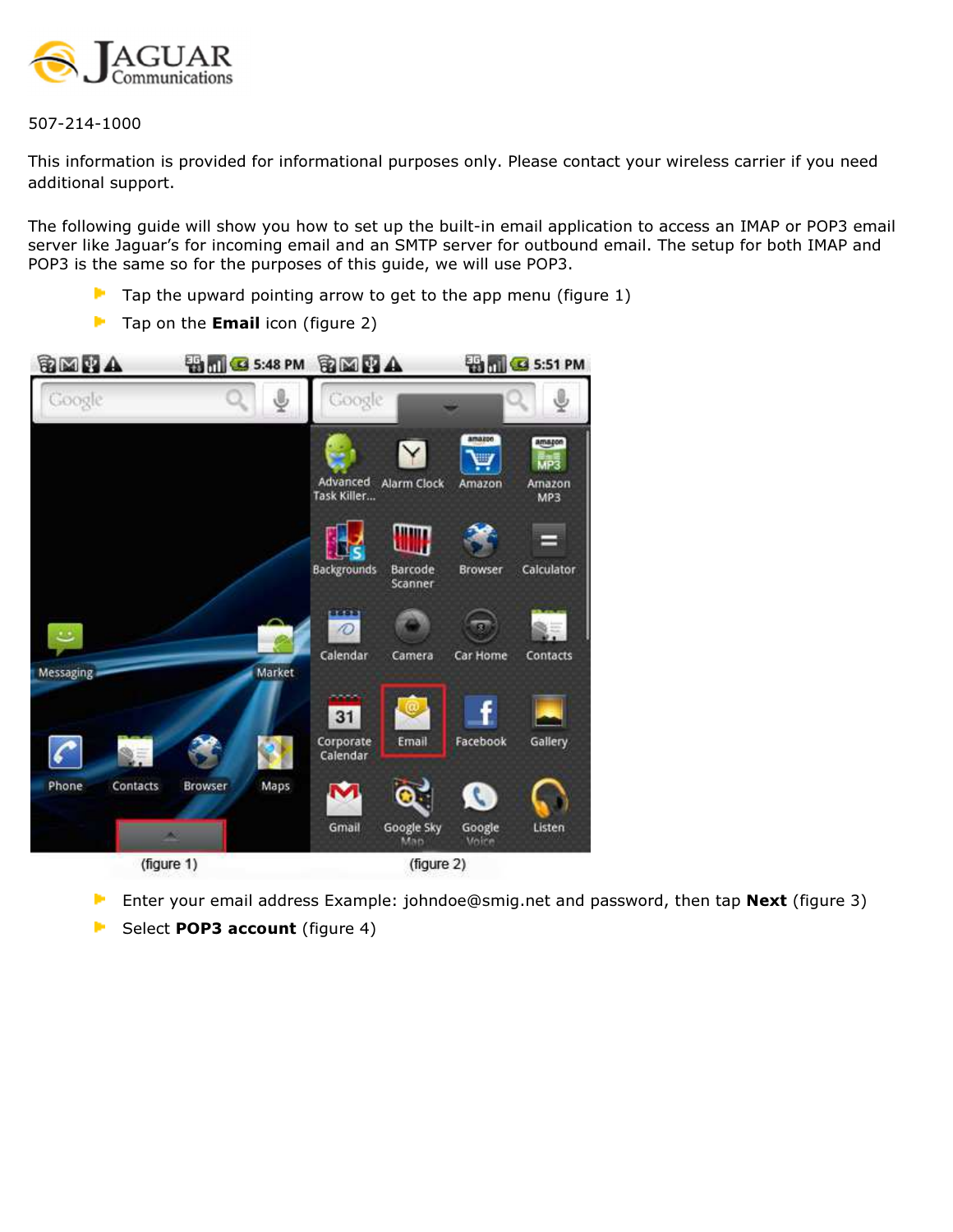| <b>BMHA</b>                                                       | <b>BIG 5:51 PM BEELA</b> |                       | <b>ED TO S:53 PM</b>                                                 |  |
|-------------------------------------------------------------------|--------------------------|-----------------------|----------------------------------------------------------------------|--|
| Set up email                                                      |                          | Add new email account |                                                                      |  |
| You can configure Email for most<br>accounts in just a few steps. |                          |                       | What type of account is this?<br>POP3 account<br><b>IMAP account</b> |  |
| Email address                                                     |                          |                       | <b>Exchange account</b>                                              |  |
| Password                                                          |                          |                       |                                                                      |  |
| Manual setup                                                      | Next <b>A</b>            |                       |                                                                      |  |
|                                                                   | (figure 3)               |                       | (figure 4)                                                           |  |

Enter your Username as your full email address Example: johndoe@smig.net, Password, POP3 server Use the choice below based on your email address for the POP3 Server. Example: jaguar@smig.net will use mail.smig.net mail.gofast.am mail.deskmedia.com mail.dmbroadband.com mail.cannon.net mail.smig.net

- Port =  $110$  (figure 5)
- **E** Click on **Security type**; a new window will pop up and allow you to select the level of encryption Select None (figure 6)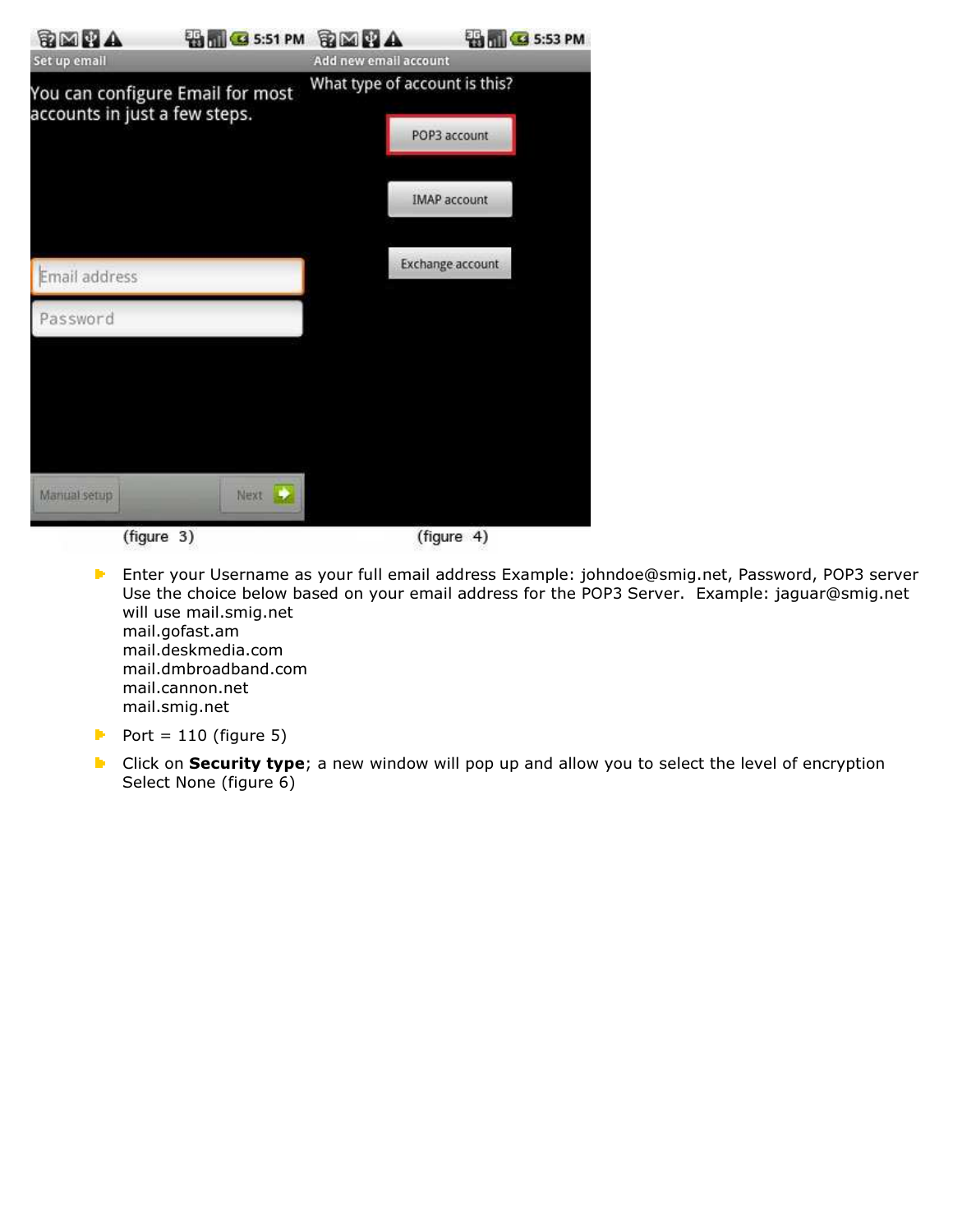| SMIA                            | <b>ED MU G 6:09 PM</b> | <b>BMPA</b>                   | <b>ED MIL CO 6:10 PM</b> |
|---------------------------------|------------------------|-------------------------------|--------------------------|
| <b>Incoming server settings</b> |                        | Incoming server settings      |                          |
| Username                        |                        | Username                      |                          |
|                                 |                        |                               |                          |
| Password                        |                        | Password                      |                          |
|                                 |                        |                               |                          |
| POP3 server                     |                        | None                          |                          |
|                                 |                        |                               |                          |
| Port                            |                        | SSL                           |                          |
| 110                             |                        |                               |                          |
| Security type                   |                        | SSL (Accept all certificates) |                          |
| None                            |                        |                               |                          |
| Delete email from server        |                        | <b>TLS</b>                    |                          |
| Never                           |                        |                               |                          |
|                                 |                        | TLS (Accept all certificates) |                          |
|                                 | Next                   |                               | Next La                  |
|                                 |                        |                               |                          |

(figure 5)

(figure 6)

- **E** Once the Security type has been selected the pop up window will close and you can continue to the next step
- **E** Select when to delete email from server; the options are "Never" or "When I delete from Inbox", then tap Next (figure 5)
- **E** Enter outgoing SMTP server settings, which consist of SMTP Server. Use the choice below based on your email address. Example: jaguar@smig.net use mail.smig.net mail.gofast.am mail.deskmedia.com mail.dmbroadband.com mail.cannon.net mail.smig.net
- Port = 587, Security type = None(figure 7)
- **E** Select Require sign-in and enter your username as your full email address Example: johndoe@smig.net and password, and tap the Next button
- $\blacktriangleright$  Select email checking frequency and notification options (figure 8)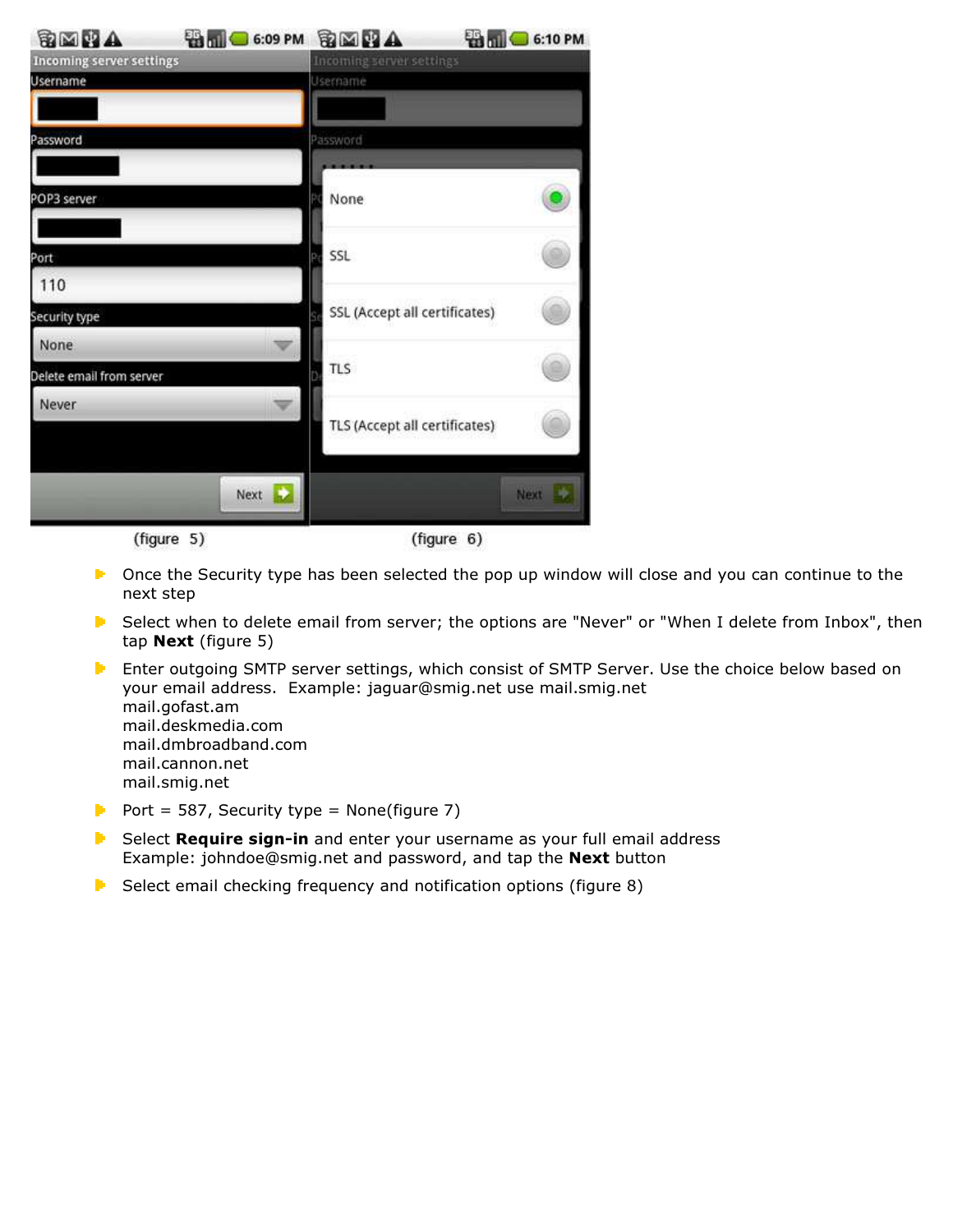| SMIA                            | <b>BIO</b> 6:18 PM BEERA |                                             | <b>B C</b> 6:20 PM |  |
|---------------------------------|--------------------------|---------------------------------------------|--------------------|--|
| <b>Outgoing server settings</b> |                          | <b>Account options</b>                      |                    |  |
| <b>SMTP</b> server              |                          | <b>Email checking frequency</b>             |                    |  |
|                                 |                          | Every 15 minutes                            |                    |  |
| Port<br>587                     |                          | Send email from this account by<br>default. |                    |  |
| Security type                   |                          | Notify me when email arrives.               |                    |  |
| None                            |                          |                                             |                    |  |
| Require sign-in.                |                          |                                             |                    |  |
| Username                        |                          |                                             |                    |  |
|                                 |                          |                                             |                    |  |
| Password                        |                          |                                             |                    |  |
|                                 |                          |                                             |                    |  |
|                                 |                          |                                             |                    |  |
|                                 |                          |                                             |                    |  |
|                                 | Next 2                   |                                             | Next               |  |
| (figure 7)                      |                          | (figure 8)                                  |                    |  |

**F** Finally, name the account Example: Jaguar Email and input your display name Example: Doe, John (figure 9)